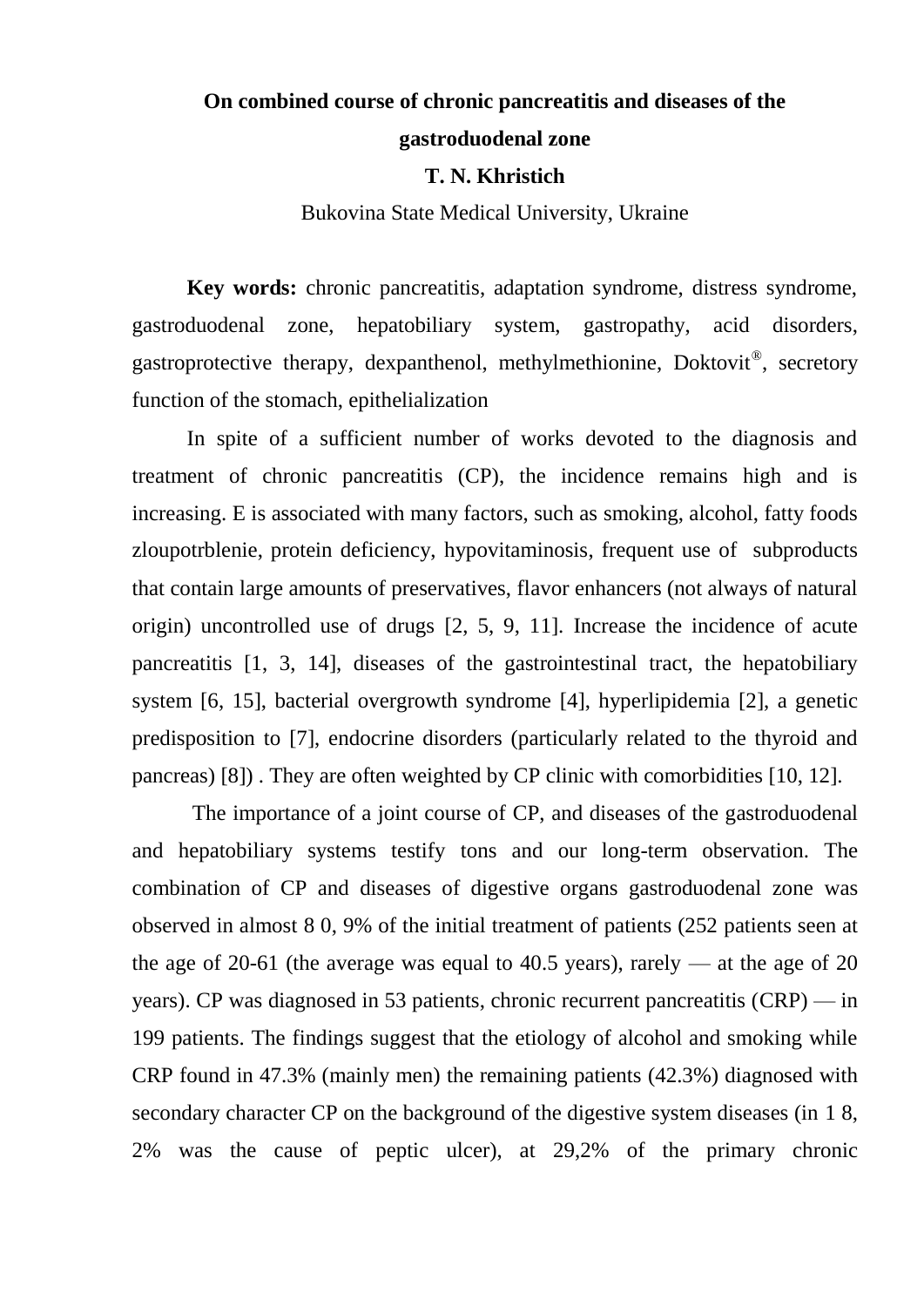gastroduodenitis, dyskinesia and gallbladder and biliary dyskinesia in 42,6% chronic cholecystitis (calculary — in 10,1%.)).

The causes of acute relapses of the disease and the formation of alimentary factor played a leading role (52% of patients). Chronic nerve tension, and in the case of an alcoholic nature — sharp, occurred in 8 2, 9% of the patients. Often in patients with relapsing recorded autonomic disorders, such as irritable detected in 32 (12.6%)patients, dizziness — in 15 (5.95%) patients, sleep 30 people (11.9%), and fluctuations in blood pressure and heart rate were met in 18 (7.14%) cases [12].These features give reason to consider the psycho-emotional surge as these risk factors of recurrence or torpid risk treatment that is consistent with the findings of other researchers [11].

The severity in 30.6% of patients depends la, for example, by continuously relapsing course, in 2 6, 9% — from the exocrine insufficiency, causes systemic progression trophological syndrome, which is consistent with the data of other authors [1, 14], as well as the duration of pain and dyspeptic syndromes [13].

Violation of pancreatic exocrine function occurred in 70, 2% of the total surveyed, dyskinesia (often bulbostasis, radiologically detectable) — 16.2%, erosive and ulcerative lesions of the duodenum were detected in 21, 4% of cases, GERD is set at 30, 15 % of patients, dyskinesia of the gallbladder and sphincter of Oddi dysfunction on the mixed (biliary and pancreatic type) identified — at 38, 4% (determined in the presence of the gall bladder). Symptoms indicating trophological dysfunction included and weight loss, anemia th mild to moderate severity (in 24.2% of patients), significantly lower levels of total protein, osteoporosis phenomena at 14.7%.

Abdominal pain syndrome was diagnosed in 50, 9% of patients in the group of patients with CP over moderate severity. He was accompanied by constant dull pain, second correction to the drug, a combination of erosive duodenitis, GERD (16, 98%), dyskinesia her gallbladder and sphincter of Oddi dysfunction the mixed (biliary and pancreatic type) at 18,86%, trophological disorders — in 13,2% of patients [14].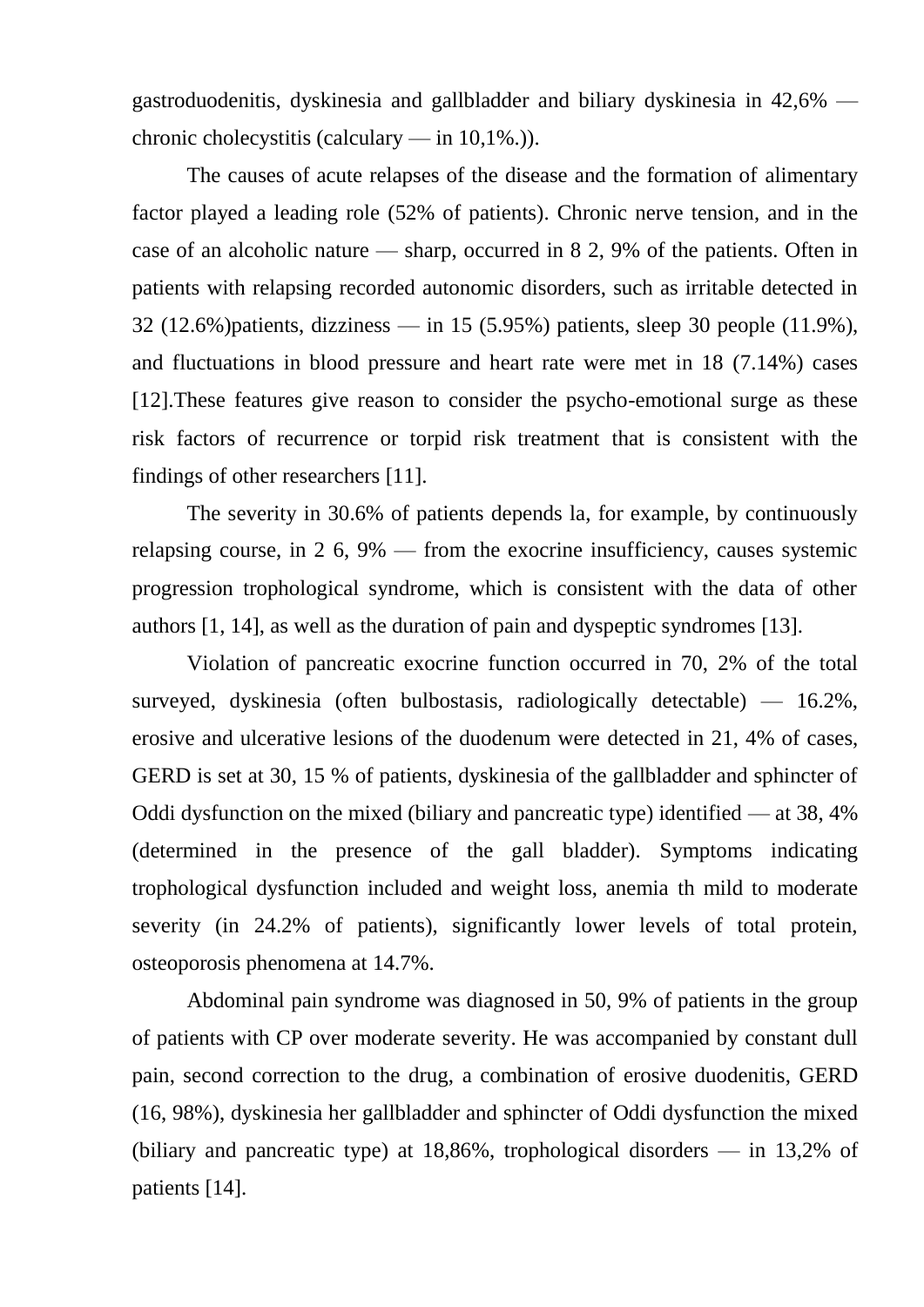In the group with chronic pancreatitis, lung flow prevailed patients with the clinical course of the disease, which is most often characterized by remissions (57 patients),including unstable. Pain and dyspeptic syndromes bothered periodically. They were short-lived, sometimes in violation of the regime, sometimes for no apparent reason. Gastroesophageal reflux occurs in 28.07%, mostly in the evening hours. Dyskinesia of the gallbladder and sphincter of Oddi dysfunction on the mixed (biliary and pancreatic type) were detected in 12.2%, trophological violations — at 10.5%.

Thus, these data support the fact that in the case of chronic current CP is often the initial diagnosis of the disease appeared stomach, duodenum, duodenogastric and gastroesophageal reflux. This, of course, for the failure of the gastric mucosal barrier of the duodenum, the violation of m cell adaptation, which manifests itself and histological changes, as well as concomitantly mi diseases of the biliary system that masked CP clinic. In the presence of a diagnosis of functional dyspepsia, GERD, erosive and ulcerative lesions of the stomach and duodenum (as acid diseases) conducted therapy with proton pump inhibitors, and in some cases — eradication, gave a good positive result (in terms of long-term clinical remission). However, it should also be considered iatrogenic factor in the etiology and pathogenesis of pancreatitis drug, for example, in the treatment of NSAIDs. They contribute to the development of gastroduodenal complications. These include development of destructive changes in the mucosa, manifestederosive and ulcerative changes and gastroduodenal bleeding secondary character.

In such cases it is advisable to use the possibility of gastroprotective therapy (aktovegin, reamberin, venter, vitamin U), of patients with epithelialization of the surface layer of the gastric mucosa and duodenal ulcers.

At this period in Ukraine combined preparation Doktovit registered company Aposan, containing methylmethionine sulfonal chloride (vitamin U) and dexpanthenol (vitamin B5).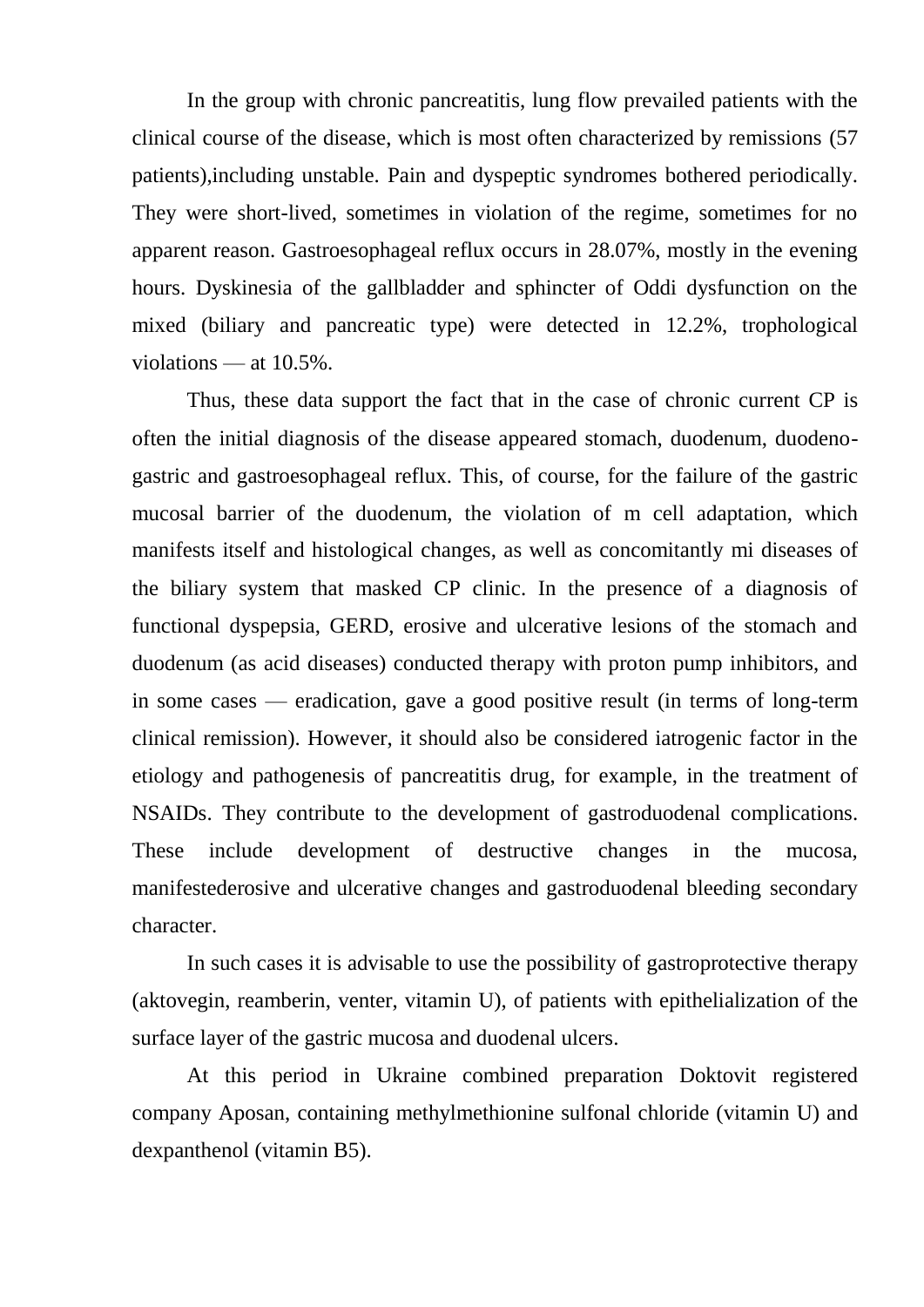Drug includes a combination of vitamin U (100 mg) and B5 (50 mg), provides a cytoprotective effect on the gastric mucosa and duodenal ulcers, especially in patients with erosive and ulcerative damage. In this connection, it is expedient to recommend to the comprehensive treatment of acid diseases (among which and chronic pancreatitis refers). This recommendation is based on the following: their combination provides stimulation of stem cells division of epithelial mucosal layer (including the NSAID-gastropathy, gastropathy in type 2 diabetes, coronary heart disease, from hard-core smokers); provides accelerated differentiation, correction of an error in the differentiation of epithelial cells and the functioning of the new education n cells (healing effect); normalizes the secretory function of the stomach. The drug should be used: 1 tablet 3 times a day after meals, course of one to two months depending on the symptoms, severity of disease and the goal. For example, when gastropathy on a background of type 2 diabetes treatment may be extended up to 2 months as epithelialization process will be slower due to the violation of all types of metabolism, including protein associated with reparative processes.

Prospects for the use of the drug Doktovit in internal medicine are quite encouraging, because vitamin U and B5 have an effect on the hormonal activity of the thyroid gland, sex hormones on blood lipid profile that confirms its participation in the maintenance adapted to mechanisms not only at the cellular, but at the organismal level.

#### **References:**

1. Бабинец Л. С. Патогенетические аспекты формирования дисфункции поджелудочной железы при хроническом панкреатите с дислипидемией / Л. С. Бабинец, Л. М. Мигенько, Б. О.Мигенько // Наука в центральной России. — 2012. — № 2. — С. 45–52.

2. Вплив супутніх захворювань на про- та антиоксидантний статус хворих на хронічний панкреатит / Л. С. Бабінець, О. С. Квасницька, Л. М. Мігенько [та ін.] // Гастроентерологія : міжвідомчий збірник.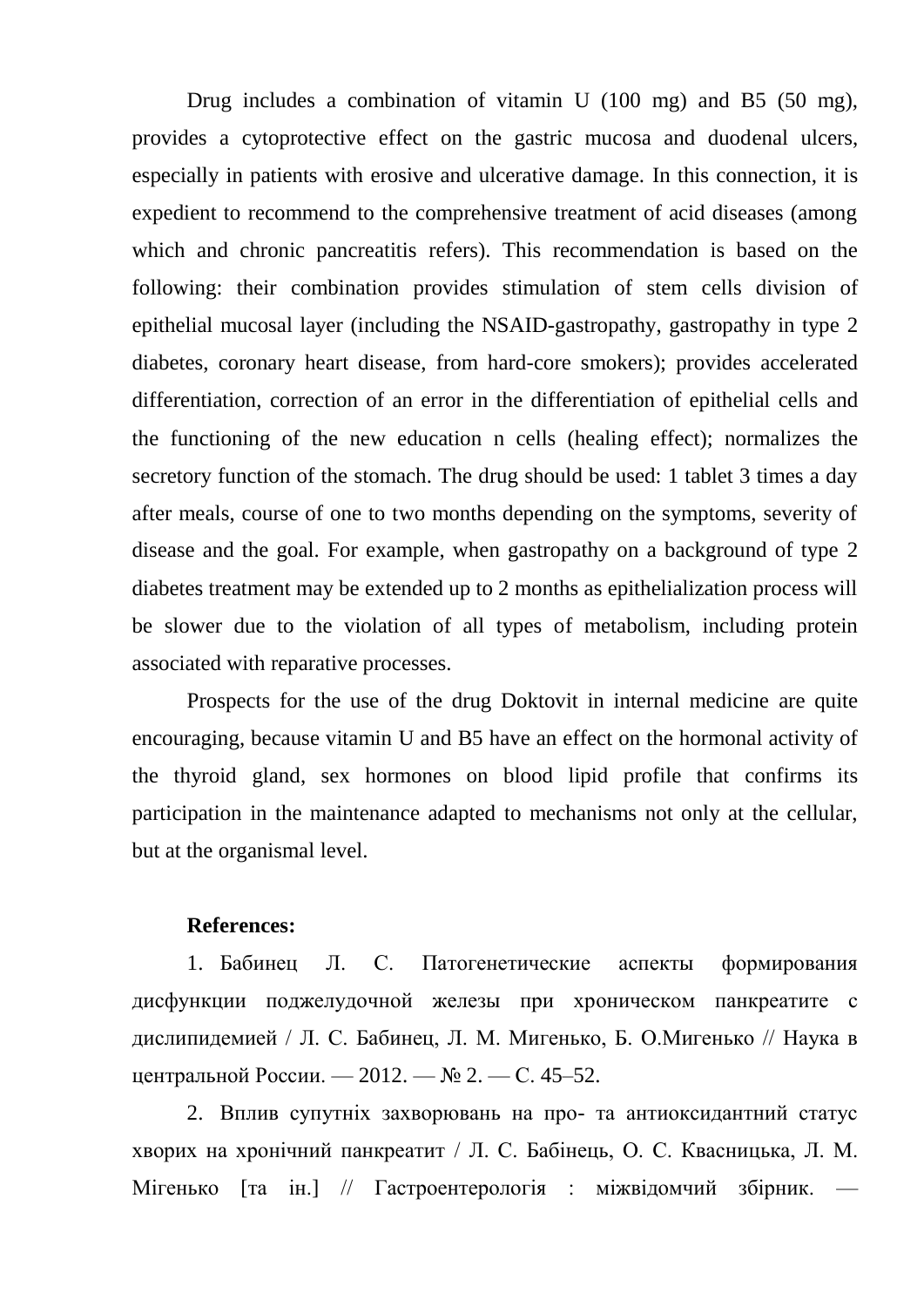Дніпропетровськ : Інновація, 2010. — Вип. 44. — С. 72–77.

3. Губергриц Н. Б. И снова о лекарственном панкреатите / Н. Б. Губергриц, О. А. Голубова, А. Е. Клочков // Вестник клуба панкреатологов.  $-2013. - N_2 4. - C. 50-57.$ 

4. Губергриц Н. Б. Лабиринты панкреатологии / Н. Б. Губергриц, А. Д. Зубов, П. Г. Фоменко, Г. М. Лукашевич // Вестник клуба панкреатологов. — 2012. — № 4. — С. 8–15.

5. Железнякова Н. М. Роль генетических факторов в оценке кардиоваскулярного риска у пациентов с сочетанным течением хронического обструктивного заболевания легких и хронического панкреатита / Н. М. Железнякова, М. С. Кишеня // Вестник клуба панкреатологов. — 2013. — №  $4. - C. 45 - 49.$ 

6. Клинико-патогенетическое значение синдрома избыточного бактериального роста при хроническом панкреатите / Д. С. Бордин, Ю. В. Осипенко, Л. В. Винокурова, Е. А. Дубцова // Вестник клуба панкреатологов.  $-2013. -$  No 4. - C. 25-28.

7. Клиническая гастроэнтерология / Н. В. Харченко, Г. А. Анохина, Н. Д. Опанасюк [и др.]. — Киев : Здоров'я, 2000. — 448 с.

8. Особливості секреторної функції та характер мікробної контамінації вмісту шлунка за різних форм хронічного панкреатиту **/** Ю. М. Степанов, О. О. Крилова, А. І. Руденко, Л. В. Тропко, Т. М. Сейтл // Сучасна гастроентерологія. — 2013. — № 3. — С. 33–39.

9. Переваги люмбоскопії в хірургії некрозів перипанкреатичної жирової клітковини / В. В. Бойко, В. І. Щербаков, О. В. Кузнецов [та ін.] // Вестник неотложной и восстановительной медицины. — 2013. — Т. 14, № 3.  $-$ C. 311–314.

10. Радченко О. М. Підшлункова залоза та метаболічний синдром / О. М. Радченко, Л. М. Радченко // Сучасна гастроентерологія. — 2013. — № 5.  $-$  C. 21–26.

11. Ребров В. Г. Витамины, макро- и микроэлементы / В. Г. Ребров, О.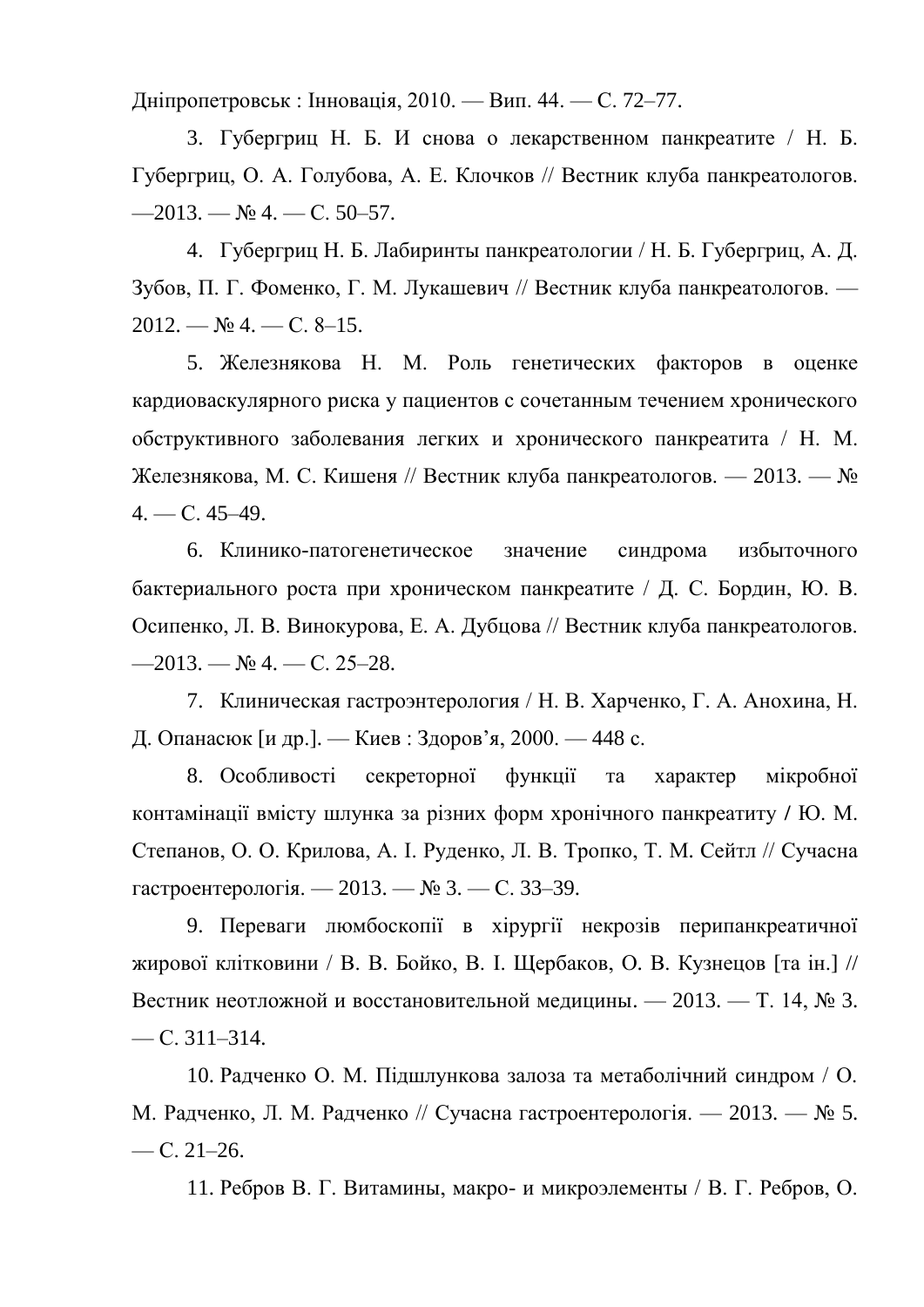А. Громова. — М. : ГЭОТАР-Медиа, 2008. — 960 с.

12. Спесивцев В. Н. Факторы риска развития хронического панкреатита и рака поджелудочной железы / В. Н. Спесивцев, А. В. Калинин // Клинические перспективы гастроэнтерологии и гепатологии. — 2008. — №  $32. - C. 44 - 47.$ 

13. Тарасенко Л. М. Патогенетичні механізми стресорних виразок слизової оболонки шлунка (експериментальне дослідження) / Л. М. Тарасенко, О. Є. Омельченко, В. Ю. Цубер // Вісник проблем біології і медицини. — 2013. — Вип. 3, Т. 1. — С. 220–223.

14. Ткач С. М. Достижения гастроэнтерологии в 2012 году / С. М. Ткач // Здоров'я України. Тематичний номер. — 2013. — № 1. — С. 20–24.

15. Феджага І. В. Клінічна ефективність блокаторів Н<sub>2</sub>-рецепторів гістаміну при хронічному панкреатиті в умовах вторинної зовнішньосекреторної недостатності підшлункової залози / І. В. Феджага // Вісник проблем біології і медицини. — 2013. — Вип. 3, Т. 1. — С. 236–239.

16. Христич Т. М. Роль підшлункової залози в регуляції системного метаболізму та адаптивних функцій / Т. М. Христич, Т. Б. Кендзерська, О. І. Чернявський / Новости медицины и фармации. Гастроэнтерология. — 2007. — № 226. — С. 8–9.

17. Христич Т. Н. Психофизиологический статус у больных хроническим панкреатитом и его коррекция / Т. Н. Христич // Гасроентерологія : міжвідомчий збірник. — Дніпропетровськ, 2006. — С. 407–411.

18. Христич Т. Н. Хронический панкреатит как источник нарушений инкреторной функции поджелудочной железы / Т. Н. Христич // Проблеми екологічної та медичної генетики і клінічної імунології. — 2008. — Вип. 5–6. — С. 430–437.

19. Христич Т. Н. Хронический панкреатит: нерешенные проблемы / Т. Н. Христич, В. П. Пишак, Т. Б. Кендзерская. — Черновцы, 2006. — 280 с.